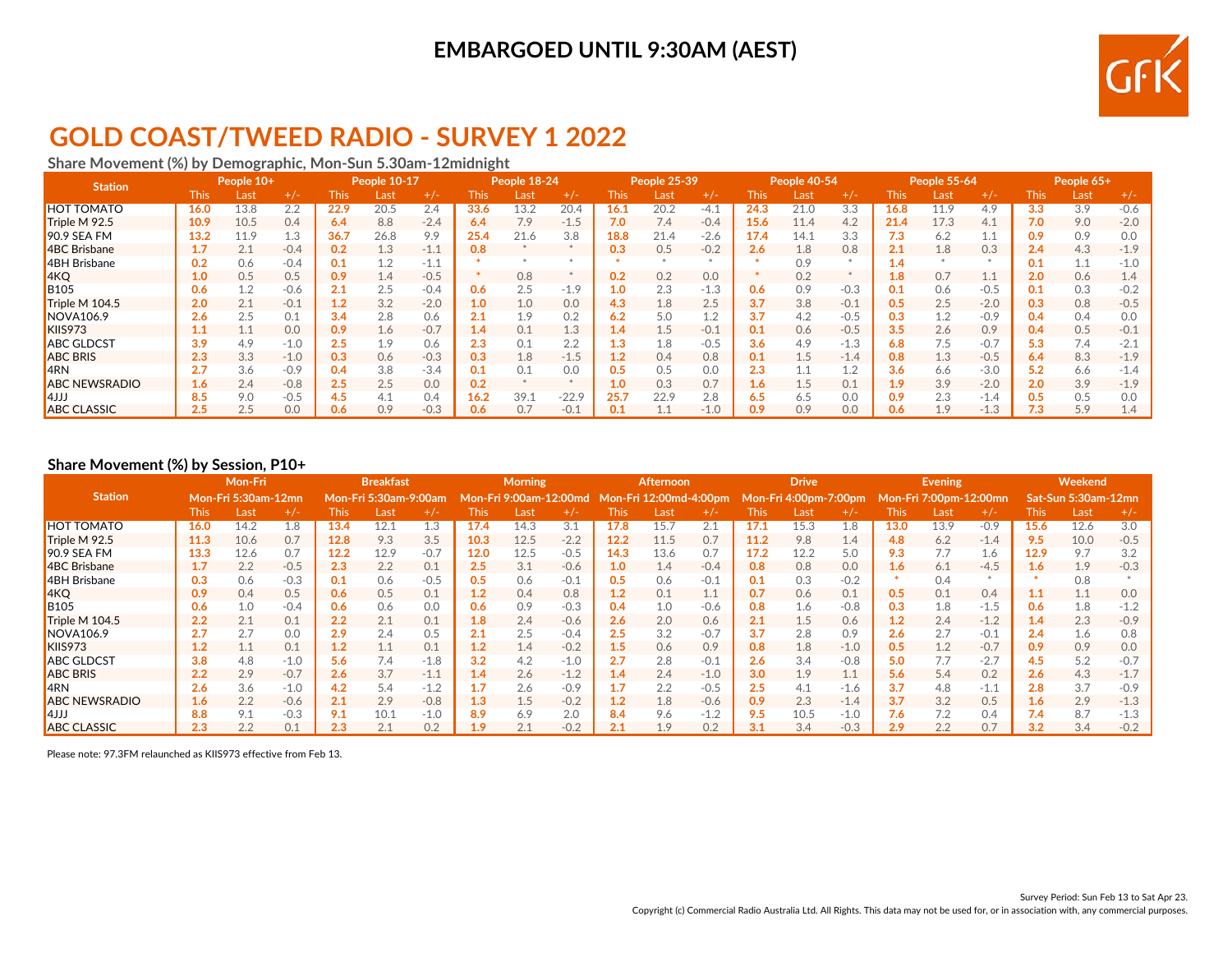### **EMBARGOED UNTIL 9:30AM (AEST)**



# **GOLD COAST/TWEED RADIO - SURVEY 1 2022**

**Cumulative Audience (000's) by Demographic, Mon-Sun 5.30am-12midnight**

| <b>Station</b>       |                 | People 10+ |          | People 10-17 |      |       | People 18-24 |         |       | People 25-39 |      | People 40-54 |             |      | People 55-64             |             |      | People 65+         |             |      |       |
|----------------------|-----------------|------------|----------|--------------|------|-------|--------------|---------|-------|--------------|------|--------------|-------------|------|--------------------------|-------------|------|--------------------|-------------|------|-------|
|                      | <b>This</b>     | Last       | $+/-$    | <b>This</b>  | Last | $+/-$ | <b>This</b>  | Last    | $+/-$ | <b>This</b>  | Last | $+/-$        | <b>This</b> | Last | $+/-$                    | <b>This</b> | Last | $+/-$              | <b>This</b> | Last | $+/-$ |
| <b>HOT TOMATO</b>    | 210             | 190        | 20       | 32           | 34   | $-2$  | 29           | 21      | 8     | 48           | 47   |              | 62          | 52   | 10                       | 25          | 22   | 3                  | 15          | 15   |       |
| Triple M 92.5        | 127             | 109        | 18       | 14           |      | 3     | 10           | $\circ$ |       | 17           | 16   |              | 36          | 29   |                          | 31          | 22   | $\circ$            | 20          | 22   |       |
| 90.9 SEA FM          | 174             | 137        | 37       | 33           |      | Ô     | 29           | 10      | 19    | 50           | 46   |              | 43          | 38   |                          |             |      |                    |             |      |       |
| 4BC Brisbane         | 14              | 16         | $-2$     |              |      | - 1   |              |         |       |              |      |              |             |      | $\Omega$                 |             |      |                    |             |      |       |
| 4BH Brisbane         |                 |            | -3       |              |      |       |              |         |       |              |      |              |             |      |                          |             |      |                    |             |      |       |
| AKQ                  | 12              | 18         | -6       |              |      | $-2$  |              |         |       |              |      |              |             |      | $\circ$                  |             |      | $\circ$            |             |      |       |
| <b>B</b> 105         | 17              | 30         | $-13$    |              |      | $-2$  |              |         |       |              |      |              |             |      | $\overline{\phantom{a}}$ |             |      | $\sqrt{2}$<br>$-7$ |             |      |       |
| Triple M 104.5       | 30              | 27         | 3        |              |      |       |              |         |       |              |      |              |             |      |                          |             |      |                    |             |      |       |
| NOVA106.9            | 48              |            | $-9$     |              |      | -2    |              |         | -3    | 16           |      |              |             |      |                          |             |      | $-2$               |             |      |       |
| KIIS973              | 16 <sup>2</sup> | 23         | $-7$     |              |      |       |              |         |       |              |      |              |             |      | $-5$                     |             |      | -4                 |             |      |       |
| <b>ABC GLDCST</b>    | 64              | 69         | -5       |              |      |       |              |         |       |              |      |              |             |      | $-3$                     |             |      |                    |             | 21   |       |
| <b>ABC BRIS</b>      | 26              | 30         | -4       |              |      | $-2$  |              |         |       |              |      | $\Omega$     |             |      | -4                       |             |      |                    | 16          | 14   |       |
| ARN                  | 27              | 34         | $-7$     |              |      | $-2$  |              |         |       |              |      |              |             |      | -4                       |             |      | $-2$               | 14          |      |       |
| <b>ABC NEWSRADIO</b> | 34              | 32         | $\Omega$ |              |      | 3     |              |         |       |              |      |              |             |      | ÷                        |             | 10   | $-3$               |             | 10   |       |
| l4JJJ                | 88              | 105        | $-17$    |              | 10   | $-2$  | 14           | 24      | $-10$ | 45           | 43   |              | 14          |      | $\sim$                   |             |      |                    |             |      |       |
| <b>ABC CLASSIC</b>   | 19              | 19         | $\Omega$ |              |      |       |              |         |       |              |      |              |             |      | $-2$                     |             |      |                    |             | 10   |       |
| Total                | 600             | 587        | 13       | 64           | 61   |       | 56           | 58      |       | 135          | 133  |              | 133         | 131  |                          | 84          | 81   |                    | 128         | 124  |       |

#### **Cumulative Audience (000's) by Session, P10+ [Potential: 633]**

|                        | Mon-Fri     |                            |               | <b>Breakfast</b> |                       |       |             | <b>Morning</b> |                          | <b>Afternoon</b> |                                                                     |       | <b>Drive</b> |      |                |             | Evening                |       | Weekend     |                     |       |
|------------------------|-------------|----------------------------|---------------|------------------|-----------------------|-------|-------------|----------------|--------------------------|------------------|---------------------------------------------------------------------|-------|--------------|------|----------------|-------------|------------------------|-------|-------------|---------------------|-------|
| <b>Station</b>         |             |                            |               |                  |                       |       |             |                |                          |                  |                                                                     |       |              |      |                |             |                        |       |             |                     |       |
|                        |             | <b>Mon-Fri 5:30am-12mn</b> |               |                  | Mon-Fri 5:30am-9:00am |       |             |                |                          |                  | Mon-Fri 9:00am-12:00md Mon-Fri 12:00md-4:00pm Mon-Fri 4:00pm-7:00pm |       |              |      |                |             | Mon-Fri 7:00pm-12:00mn |       |             | Sat-Sun 5:30am-12mn |       |
|                        | <b>This</b> | Last                       | $+/-$         | <b>This</b>      | Last                  | $+/-$ | <b>This</b> | Last           | $+/-$                    | <b>This</b>      | Last                                                                | $+/-$ | <b>This</b>  | Last | $+/-$          | <b>This</b> | Last                   | $+/-$ | <b>This</b> | Last                | $+/-$ |
| <b>HOT TOMATO</b>      | 192         | 164                        | 28            | 121              | 102                   | 19    | 91          | 80             | 11                       | 112              | 94                                                                  | 18    | 104          | 80   | 24             | 38          | 30                     | 8     | 135         | 119                 |       |
| Triple M 92.5          | 111         | 98                         | 13            | 80               | 60                    | 20    | 57          | 54             | 3                        | 71               | 63                                                                  |       | 54           | 45   | 9              | 15          | 17                     | $-2$  | 74          | 71                  |       |
| 90.9 SEA FM            | 163         | 125                        | 38            | 108              | 88                    | 20    | 66          | 60             |                          | 88               | 73                                                                  |       | 92           | 61   | 31             | 32          | 22                     | 10    | 106         | 79                  |       |
| 4BC Brisbane           | 13          | 12                         |               | 11               | 8                     | 3     |             | 6              | -l                       | Ô                |                                                                     |       |              |      | $\circ$        |             |                        | $-3$  | 10          | 11                  |       |
| 4BH Brisbane           |             |                            | $-2$          |                  |                       |       |             |                |                          |                  |                                                                     |       |              |      | 0              |             |                        |       |             |                     |       |
| 4KQ                    |             |                            |               |                  |                       |       |             |                | $\overline{\phantom{a}}$ |                  |                                                                     |       |              |      | $\circ$        |             |                        |       |             |                     |       |
| <b>B</b> 105           |             | 26                         | $-11$         |                  |                       |       |             |                |                          |                  | 16                                                                  |       |              |      | -4             |             |                        |       |             |                     |       |
| $\vert$ Triple M 104.5 | 25          | 22                         | 3             | 13               | 12                    |       | ⊥⊥          | 11             |                          | 17               | 14                                                                  |       | 11           |      | $\Omega$<br>J. |             |                        | -1    | 14          | 16                  |       |
| NOVA106.9              | 39          | 49                         | $-10$         | 30               | 21                    |       | 15          | 21             | -6                       | 17               | 23                                                                  | -6    | 20           | 20   | $\Omega$       |             |                        | -2    |             | 24                  |       |
| KIIS973                | 16          | 20                         | $-4$          |                  | 11                    | $-2$  |             | 11             | -6                       |                  |                                                                     |       |              |      | $-2$           |             |                        | $-1$  |             | 11                  |       |
| <b>ABC GLDCST</b>      | 56          | 61                         | $-5$          | 38               | 38                    |       | 26          | 25             |                          | 22               | 22                                                                  |       | 19           |      | 0              | 10          |                        | нL    | 40          | 40                  |       |
| <b>ABC BRIS</b>        | 21          | 26                         | $-5$          | 13               | 21                    | -8    | 12          | 10             |                          | Q                | 10                                                                  | $-1$  |              |      | $-1$           |             |                        |       |             | 21                  |       |
| 4RN                    | 25          | 30                         | $-5$          |                  | 20                    | $-1$  | 13          | 15             | $-2$                     | 12               | 12                                                                  |       |              |      | $-3$           |             |                        | $-2$  |             | 19                  |       |
| <b>ABC NEWSRADIO</b>   | 31          | 29                         | $\Omega$<br>∠ | 19               | 18                    |       | 10          | 11             |                          | 13               | 13                                                                  |       | 10           |      | $-2$           |             | 10                     | $-3$  |             | 19                  |       |
| 4JJJ                   | 82          | 97                         | $-15$         | 53               | 64                    | $-11$ |             | 34             |                          | 43               | 61                                                                  | $-18$ |              | 50   | $\circ$        |             | 21                     | -3    |             | 71                  |       |
| <b>ABC CLASSIC</b>     | 17          | 16                         |               | 10               |                       |       | ⊥⊥          |                |                          | 12               |                                                                     |       |              |      |                |             |                        |       | 15          | 15                  |       |
| Total                  | 585         | 559                        |               | 465              |                       |       | 37.         | 348            |                          | 423              | 388                                                                 |       | 377          | 346  | 31             | 173         | 155                    |       |             | 465                 |       |

Please note: 97.3FM relaunched as KIIS973 effective from Feb 13.